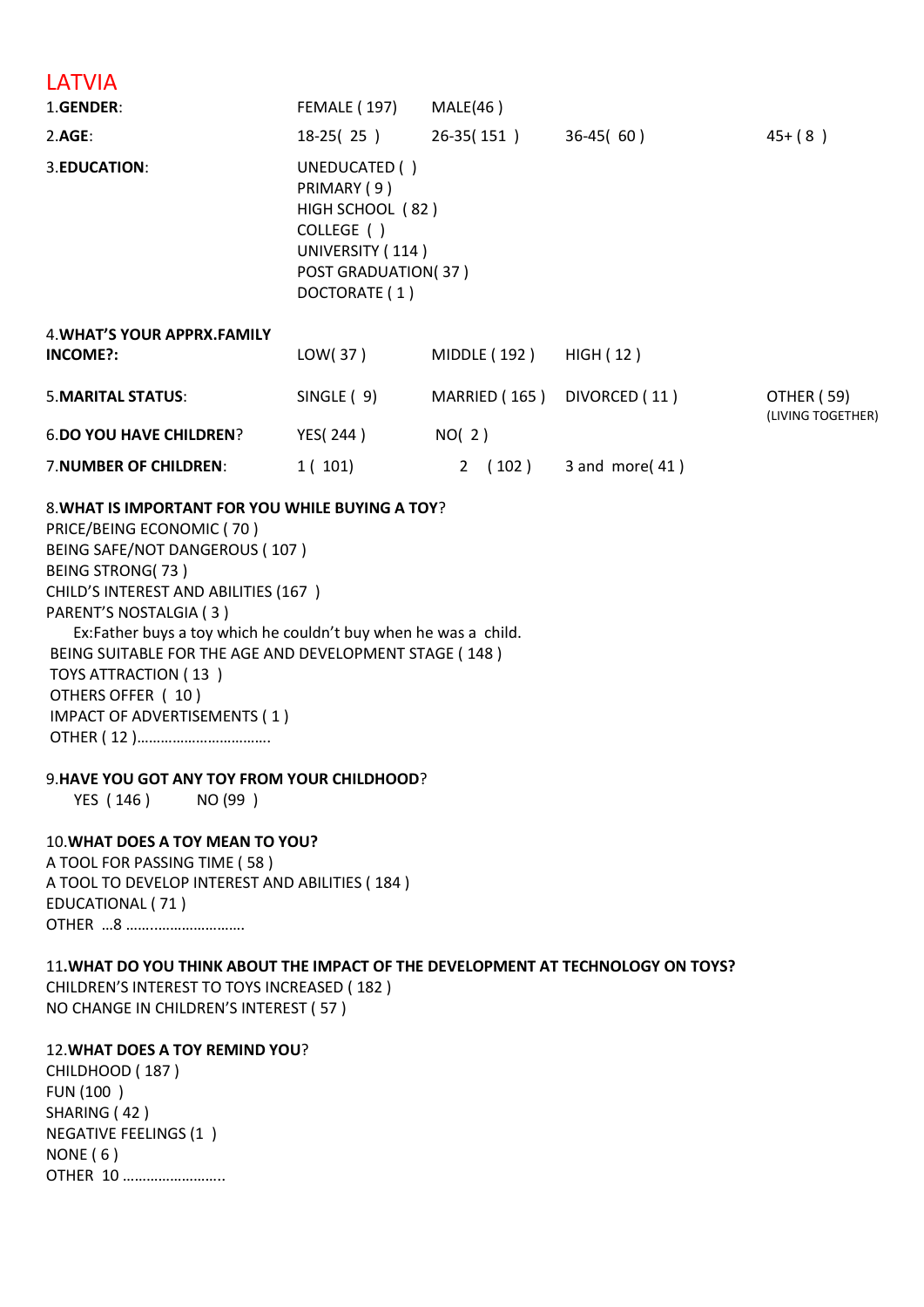#### 13. **WHAT MATERIAL A TOY SHOULD BE MADE OF**?

PLUSH ( 93 ) WOOD ( 202) PLASTIC ( 105 ) METAL ( 31) OTHER ( 40 )

#### 14.**HOW SHOULD A TOY BE**?

…………………………………………………………………………………………………………………………………………

ALTERNATIVE VERSION OF THE QUESTION:

#### **WHICH ONE WOULD YOU PREFER TO BUY FOR YOUR CHILD?**

DOLLS/ANIMALS/SOFT TOYS ( 57 ) MINIATURE THINGS (PLAYING HOUSE KITS,REPAIR KITS ,DOCTOR SETS,CARS) ( 118 ) ELECTRONIC TOYS (COMPUTER GAMES, REMOTE CONTROLLED TOYS) (24 ) HANDY TOYS (PAINTS, PENCILS, PLAYDOUGH,COLORING BOOKS) ( 158 ) EDUCATIONAL TOYS ( LETTERS, NUMBERS, GEOMETRY SHAPES AND CONCEPT TEACHING ) ( 161 ) TABLE TOYS (BINGO, MONOPOLY, DOMINO) ( 119 ) MUSICAL TOYS (MINIATURE MUSICAL INSTRUMENTS) ( 88 ) TOYS WITH MOVEMENTS (SKATEBOARD, BICYCLE , TOYS THAT THE CHILD CAN MOVE ON IT)( 101 ) MATERIALS FOR THE GAMES (ROPE, BALL,THINGS THAT CAN BE USED IN A GAME) ( 87 ) POPULAR HEROS (SPIDERMAN,BEN10, BATMAN ) (30 ) TOY GUNS (GUN, WEAPON, ARROW ) ( 3 ) MODELS (PLANE,SHIP,etc..) ( 82 ) OTHER ( 18 )………………………………..

## 15. **WHAT DO TRADITIONAL GAMES MEAN TO YOU?**

 its made from natural materials (wood, straw, linen, ect) (19) memories of childhood (34) Patriotism, belonging to the Latvian people (39) tradition for generations to come (4) in fact nothing (16) values, that is important, positive attitude (4) interesting historical evidence (7) ----------(empty) (46)

#### 16.**WHAT DO YOU THINK ABOUT THE DEVELOPMENT IN THE TOYS INDUSTRY?**

IT EFFECTS CHILDREN IN A NEGATIVE WAY (38 ) NEW TOYS ARE MORE EDUCATIONAL ( 155 ) NO CHANGE ( 41 )

#### 17**.WHAT IS THE ROLE OF TOYS FOR FAMILIES ON EDUCATION/ROLE AT TEACHING VALUES?**

TOYS ARE LEARNING TOOLS( 195 ) CHILDREN CHOOSE THEIR OWN TOYS ( 39 ) FAMILY HELPS (25 )

18.**WHAT DO YOU TAKE INTO CONSIDERATION WHILE SHARING THE TOYS BETWEEN THE CHILDREN**? (If you have more than 2 children)

ACCORDING TO THE NEED ( 10 ) ACCORDING TO THE INTEREST( 70 ) CHILDREN CHOOSE ( 73 )